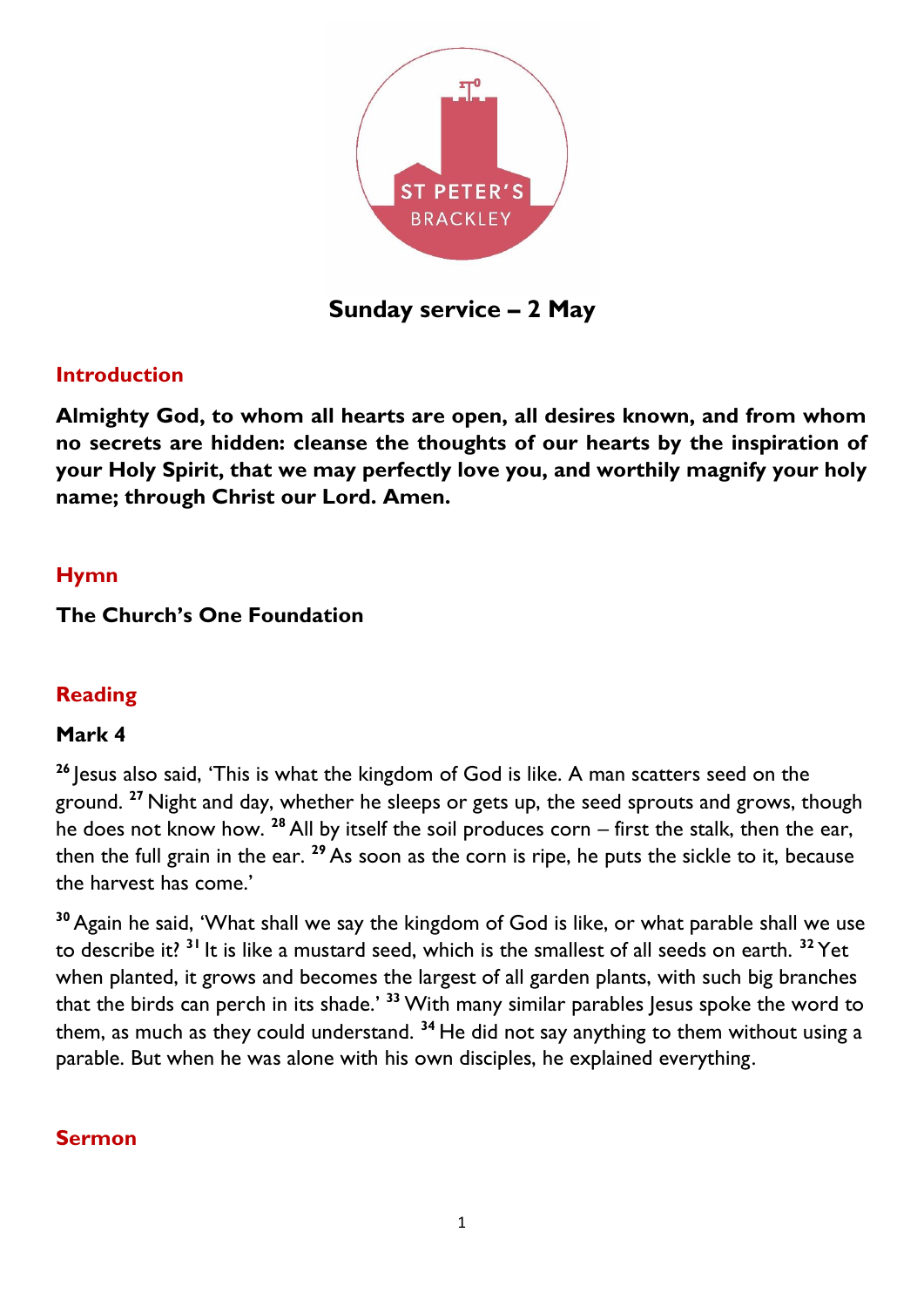# **Creed**

**We believe in one God, the Father, the Almighty, maker of heaven and earth, of all that is, seen and unseen.** 

**We believe in one Lord, Jesus Christ, the only Son of God, eternally begotten of the Father, God from God, Light from Light, true God from true God, begotten, not made, of one Being with the Father; through him all things were made. For us and for our salvation he came down from heaven, was incarnate from the Holy Spirit and the Virgin Mary and was made man. For our sake he was crucified under Pontius Pilate; he suffered death and was buried. On the third day he rose again in accordance with the Scriptures; he ascended into heaven and is seated at the right hand of the Father. He will come again in glory to judge the living and the dead, and his kingdom will have no end.**

**We believe in the Holy Spirit, the Lord, the giver of life, who proceeds from the Father and the Son, who with the Father and the Son is worshipped and glorified, who has spoken through the prophets.** 

**We believe in one holy catholic and apostolic Church. We acknowledge one baptism for the forgiveness of sins. We look for the resurrection of the dead, and the life of the world to come. Amen.**

# **Prayers**

## **Hymn**

## **Every Promise of Your Word**

## **Communion**

Jesus Christ, risen Master and triumphant Lord, we come to you in sorrow for our sins, and confess to you our weakness and unbelief. We have lived by our own strength, and not by the power of your resurrection. In your mercy, forgive us. **Lord, hear us and help us.**

We have lived by the light of our own eyes, as faithless and not believing. In your mercy, forgive us. **Lord, hear us and help us.**

We have lived for this world alone, and doubted our home in heaven. In your mercy, forgive us. **Lord, hear us and help us.**

The Lord be with you. **And also with you.** Lift up your hearts. **We lift them to the Lord.** Let us give thanks to the Lord our God. **It is right to give thanks and praise.**